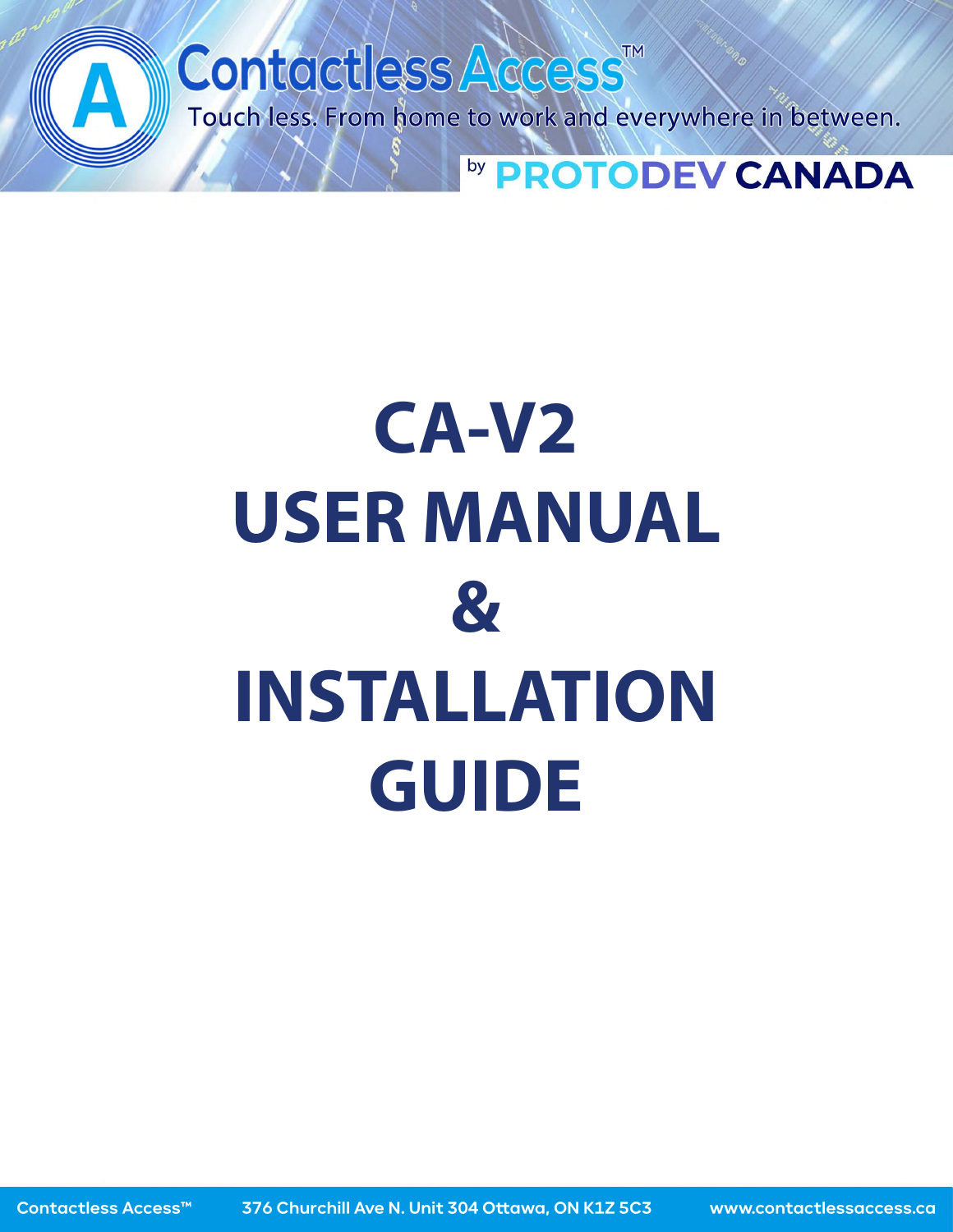

#### **Dimensions**

Contactless Access<sup>™</sup> 5-36VDC Serial # CA0011332 Relay 1.97" 50 mm PDC HC 4UP Power for up to 15 CA002.0 5-36VDC 25mA



#### **Installation**



 $\overline{\phantom{a}}$  connected in parallel with the elevator NO button.

Contactless Access™ modules require 4 connections.

 5-36VDC applied on supplied power cable. Devices are daisy chained for simple



#### **Notes**

Contactless Access™

COP fire lock requires relay to disconnect power to Contactless Access™ Phase II.

Up to 15 modules can be daisy chained together.





Unit 304 Ottawa, ON K1Z 5C3 www.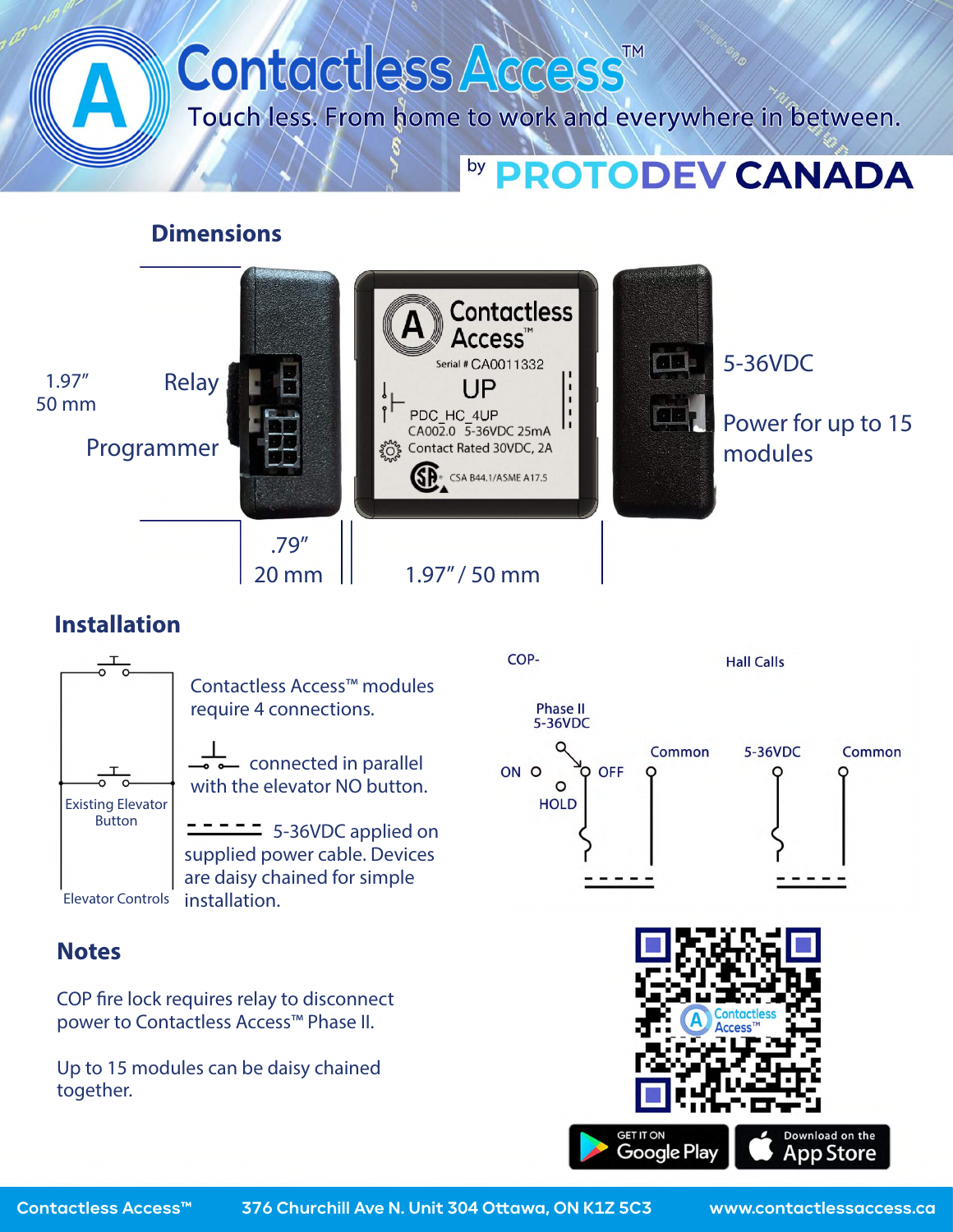

#### **Dimensions**

Contactless Access<sup>™</sup> 5-36VDC Serial # CA0011332 Relay 1.97" 50 mm PDC HC 4UP Power for up to 15 CA002.0 5-36VDC 25mA



#### **Installation**

Measure the car button panel and determine a suitable location. Make sure the suface is free from oil and dust. Remove the protective plastic from the adhesive velcro and push the module firmly into place for 15 seconds.

Installation of the Contactless Access™ module consists of mounting the module and hooking up the relay, 5-36V, and ground connections.

#### **Mounting the Modules**

Use the elevators control panel schematics to find voltage and ground. Verify voltage and ground with a multimeter before installation. Use the provided Contactless Access™ Power and Relay Connector wires for hook ups. Connections can be made using the provided 18-22AWG male disconnects and T-Tap splices or if space is availabe, the lines can be inserted into the car's terminal block.



#### **Connections**

#### **Relay**

Connect the relay in parallel with the elevator's push button normally open contacts with the relay cables provided.

#### **5-36VDC**

Connect the red wire to a positive 5-36VDC source and the black wire to the associated negative return line. Plug the 2ft power cable into the Contactless Access module. Additional modules can be powered using the pluggable daisy chain cables.

#### Contactless Access™ Unit 304 Ottawa, ON K1Z 5C3 www.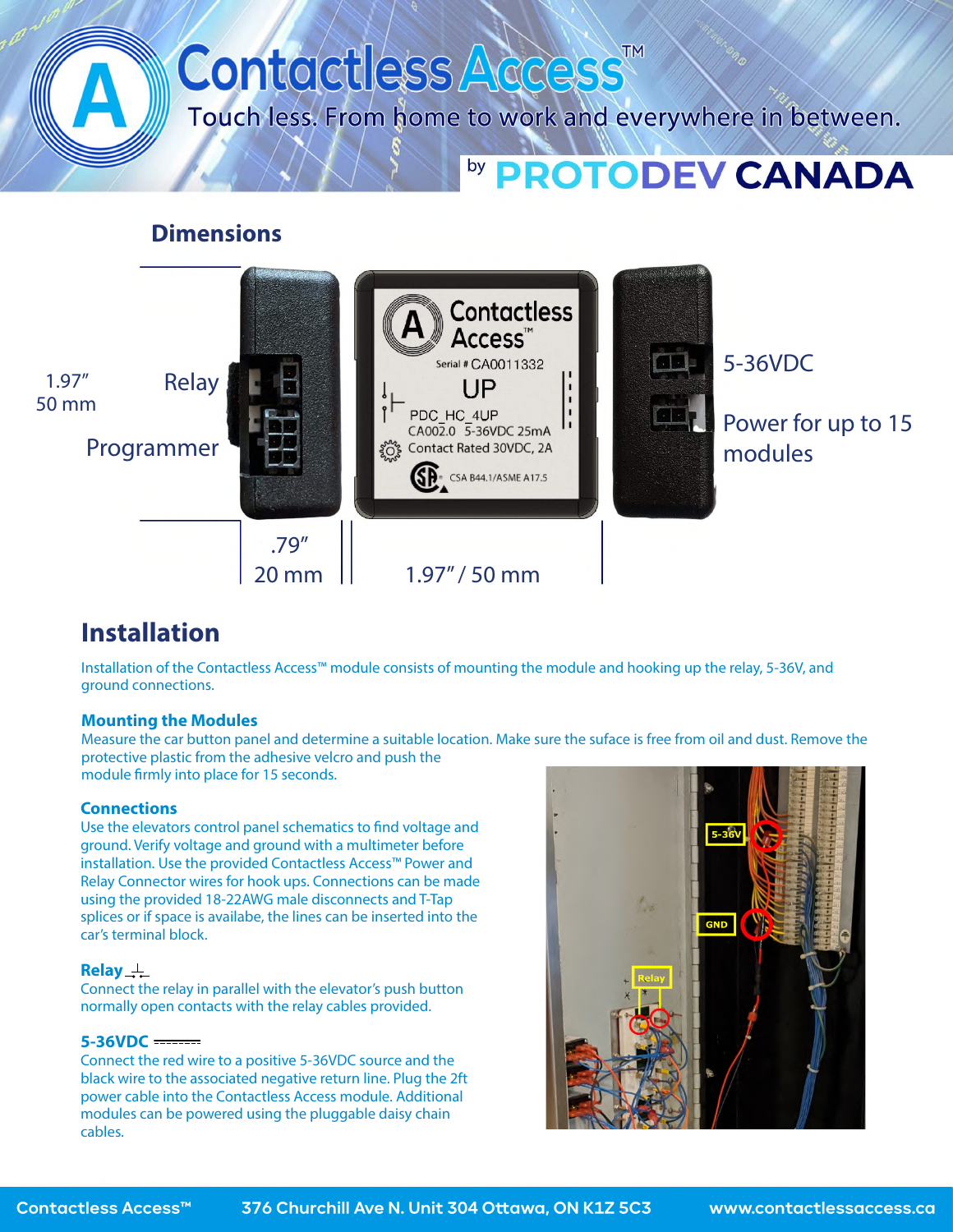

once in the elevator to search for floor/utility buttons









access utility buttons

floor buttons

the elevator

Contactless Access™ Unit 304 Ottawa, ON K1Z 5C3 www.

contactlessaccess.ca

## Contactless Access<sup>TM</sup> Touch less. From home to work and everywhere in between. by PROTODEV CANADA

## **How to use the app**

Scan the QR code to download the app or seach for "Contactless Access" in the Apple App Store and Google Play Store







|  |                                                                                                                                 |  |  | $\mathcal{L}^{\text{max}}_{\text{max}}$ and $\mathcal{L}^{\text{max}}_{\text{max}}$ and $\mathcal{L}^{\text{max}}_{\text{max}}$ and $\mathcal{L}^{\text{max}}_{\text{max}}$ |  |
|--|---------------------------------------------------------------------------------------------------------------------------------|--|--|-----------------------------------------------------------------------------------------------------------------------------------------------------------------------------|--|
|  |                                                                                                                                 |  |  |                                                                                                                                                                             |  |
|  |                                                                                                                                 |  |  |                                                                                                                                                                             |  |
|  |                                                                                                                                 |  |  |                                                                                                                                                                             |  |
|  |                                                                                                                                 |  |  |                                                                                                                                                                             |  |
|  |                                                                                                                                 |  |  |                                                                                                                                                                             |  |
|  |                                                                                                                                 |  |  | $\mathcal{L}^{\text{max}}_{\text{max}}$ and $\mathcal{L}^{\text{max}}_{\text{max}}$ and $\mathcal{L}^{\text{max}}_{\text{max}}$ and $\mathcal{L}^{\text{max}}_{\text{max}}$ |  |
|  |                                                                                                                                 |  |  |                                                                                                                                                                             |  |
|  |                                                                                                                                 |  |  | $\mathcal{L}^{\text{max}}_{\text{max}}$ and $\mathcal{L}^{\text{max}}_{\text{max}}$ and $\mathcal{L}^{\text{max}}_{\text{max}}$                                             |  |
|  | $\mathcal{L}^{\text{max}}_{\text{max}}$ and $\mathcal{L}^{\text{max}}_{\text{max}}$ and $\mathcal{L}^{\text{max}}_{\text{max}}$ |  |  | $\mathcal{L}(\mathcal{L})$ and $\mathcal{L}(\mathcal{L})$ and $\mathcal{L}(\mathcal{L})$ and $\mathcal{L}(\mathcal{L})$ and $\mathcal{L}(\mathcal{L})$                      |  |
|  |                                                                                                                                 |  |  |                                                                                                                                                                             |  |
|  |                                                                                                                                 |  |  |                                                                                                                                                                             |  |
|  |                                                                                                                                 |  |  |                                                                                                                                                                             |  |
|  |                                                                                                                                 |  |  | $\mathcal{L}^{\text{max}}_{\text{max}}$ and $\mathcal{L}^{\text{max}}_{\text{max}}$ and $\mathcal{L}^{\text{max}}_{\text{max}}$ and $\mathcal{L}^{\text{max}}_{\text{max}}$ |  |
|  |                                                                                                                                 |  |  | $\mathcal{L}^{\text{max}}_{\text{max}}$ and $\mathcal{L}^{\text{max}}_{\text{max}}$ and $\mathcal{L}^{\text{max}}_{\text{max}}$ and $\mathcal{L}^{\text{max}}_{\text{max}}$ |  |
|  |                                                                                                                                 |  |  |                                                                                                                                                                             |  |
|  |                                                                                                                                 |  |  |                                                                                                                                                                             |  |
|  |                                                                                                                                 |  |  |                                                                                                                                                                             |  |
|  |                                                                                                                                 |  |  |                                                                                                                                                                             |  |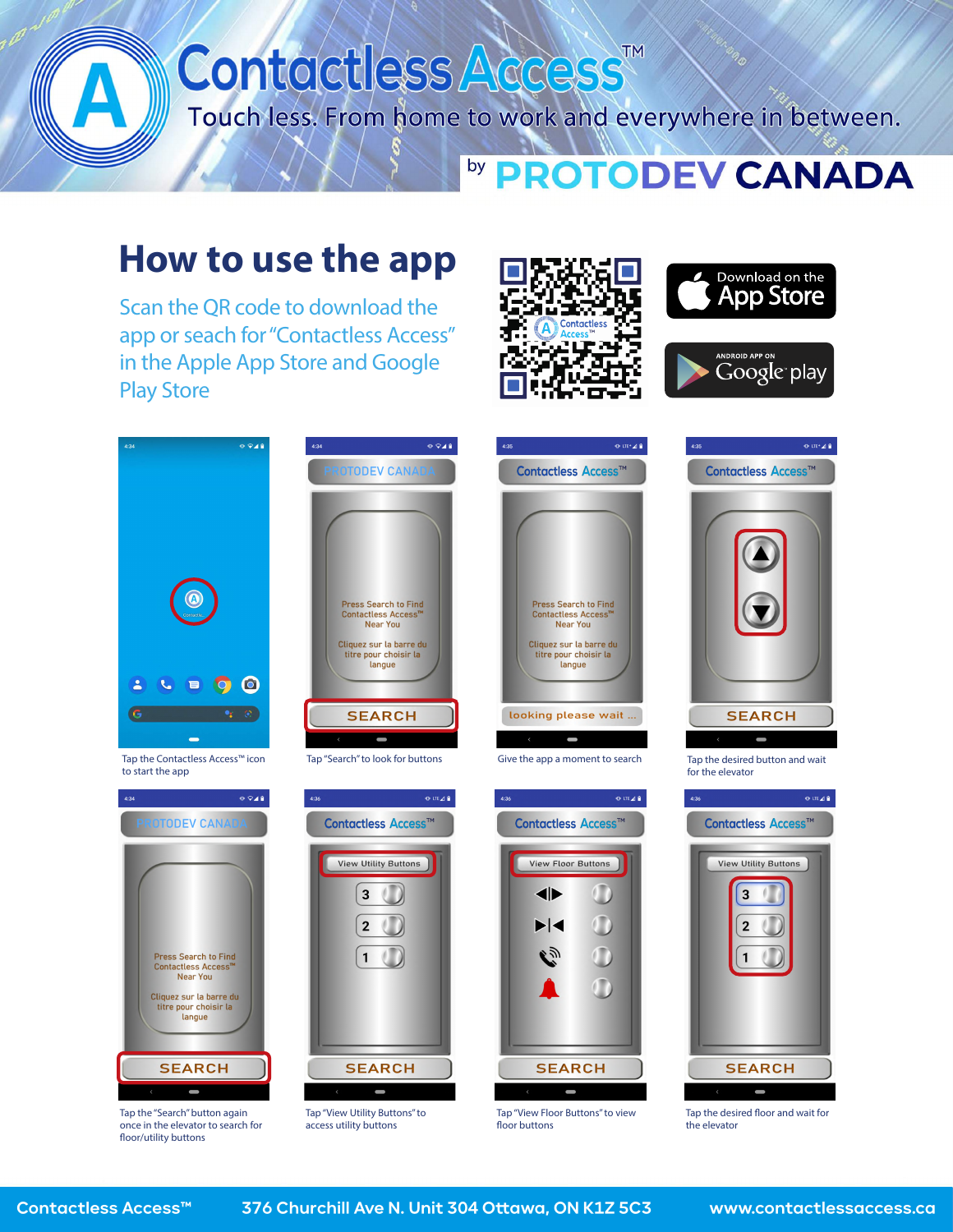## Contactless Access<sup>TM</sup> Touch less. From home to work and everywhere in between. by **PROTODEV CANADA**

### **Certications & Declarations**

5-36VDC 25mA CSA B44.a/ASME A17.5 Certified

Contains FCC ID: 2AC7Z-ESP32WROOM32U

This device complies with part 15 of the FCC Rules. Operation is subject to the following two conditions: (1) This device may not cause harmful interference, and (2) this device must accept any interference received, including interference that may cause undesired operation.

#### **FCC Compliance Statement**

CAUTION: The manufacturer is not responsible for any changes or modifications not expressly approved by the party responsible for compliance. Such modifications could void the user's authority to operate the equipment.

NOTE: This equipment has been tested and found to comply with the limits for a Class A digital device, pursuant to part 15 of the FCC Rules. These limits are designed to provide reasonable protection against harmful interference when the equipment is operated in a commercial environment. This equipment generates, uses, and can radiate radio frequency energy and, if not installed and used in accordance with the instruction manual, may cause harmful interference to radio communications. Operation of this equipment in a residential area is likely to cause harmful interference in which case the user will be required to correct the interference at hisown expense.

#### **ISED Compliance Statement**

This Class A digital apparatus complies with Canadian ICES-003. Cet appareil numérique de la classe [A] est conforme à la norme NMB-003 du Canada.

CAN ICES-003 (A)/NMB-003(A)

**Supplier's Declaration of Conformity 47 CFR § 2.1077 Compliance Information**  Product Name: Contactless Access Product Model: CA-V2 Manufacturer: ProtoDev Canada 304-376 Churchill Avenue North Ottawa, K1Z 5C3 Ontario Canada info@protodevcanada.com www.protodevcanada.com Modular Components Used: NAME: Wi-Fi & Bluetooth Internet of Things Module MODEL: ESP32-WROOM-32D FCC ID: 2AC7Z-ESP32WROOM32U

This device complies with part 15 of the FCC Rules. Operation is subject to the following two conditions:

(1) This device may not cause harmful interference, and (2) this device must accept any interference received, including interference that may cause undesired operation.

#### Contactless Access™ Unit 304 Ottawa, ON K1Z 5C3 www.